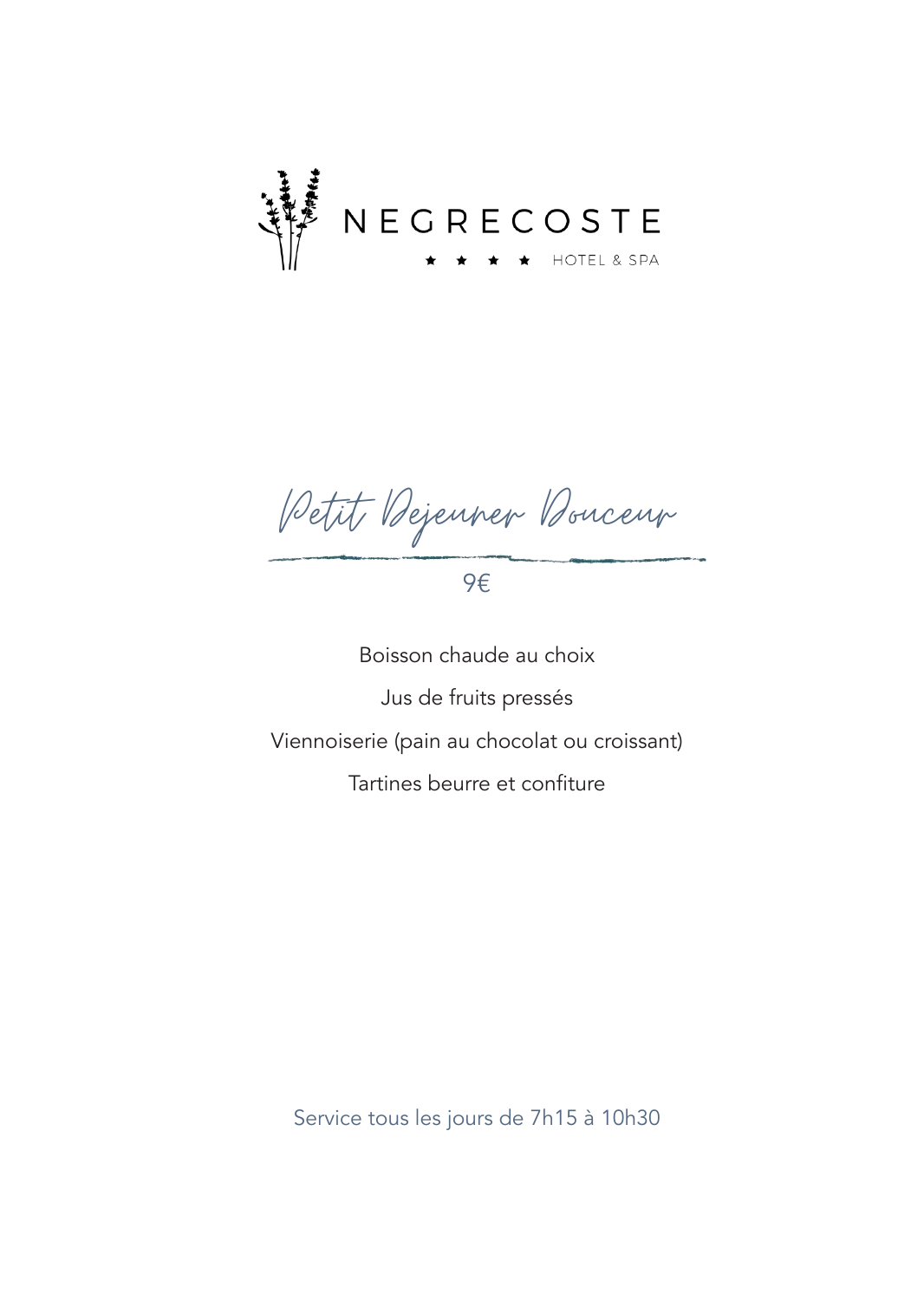Petit Dejeuner a la carte

Boulangerie

### *ARTISAN BOULANGER LOCALE*

| Pain au chocolat    | 3€        |
|---------------------|-----------|
| Croissant           | 3€        |
| Brioche au sucre    | 3€        |
| Pâtisserie du jour  | 3€        |
| Pain de mie nature  | $3,5 \in$ |
| Pain de mie complet | 3,5€      |
| Pain aux céréales   | 3,5€      |
| Baguette française  | 3€        |
| Pain sans gluten    | 3,5€      |
|                     |           |

#### **Confitures**

Fraise, cerise, 4 Fruits rouges, orange, abricot, figue, miel, pâte à tartiner maison Beurre Doux, demi-sel

Cereales

| Muesli                    | 3€ |
|---------------------------|----|
| Cornflakes                | 3€ |
| Chocapic                  | 3€ |
| Lait: Vache, amande, soja |    |

## Fruits

| Assiette de fruits frais de saison 4 $\epsilon$ |    |
|-------------------------------------------------|----|
| Compote de pommes maison $3\epsilon$            |    |
| <b>Fruits secs</b>                              | 4€ |
| (amandes, noisettes, noix)                      |    |

## La cremerie

| Emmental français | 2€ |
|-------------------|----|
| Chèvre frais      | 2€ |
| Bleu des causses  | 2€ |
| Yaourt Nature     | 3€ |
| Yaourt aux Fruits | 3€ |
| Yaourt soja       | 3€ |
| Fromage blanc     | २€ |

### Terre & mer

| Haricots blancs tomatés       | 2€ |
|-------------------------------|----|
| Pommes de terre rattes rôties | 4€ |
| Champignons de Paris poêlés   | 3€ |
| Jambon blanc au torchon       | 4€ |
| Jambon cru de Savoie          | 4€ |
| Saumon fumé par nos soins     | 4€ |

Oeufs

| Oeuf au plat            | 4€ |
|-------------------------|----|
| Oeuf brouillé           | 4€ |
| Omelette                | 4€ |
| Bénédicte               | 4€ |
| Avec garniture au choix | 6€ |
| Bacon                   |    |
| Jambon.                 |    |
| Fromage                 |    |
| Champignons             |    |
| Poivrons                |    |
|                         |    |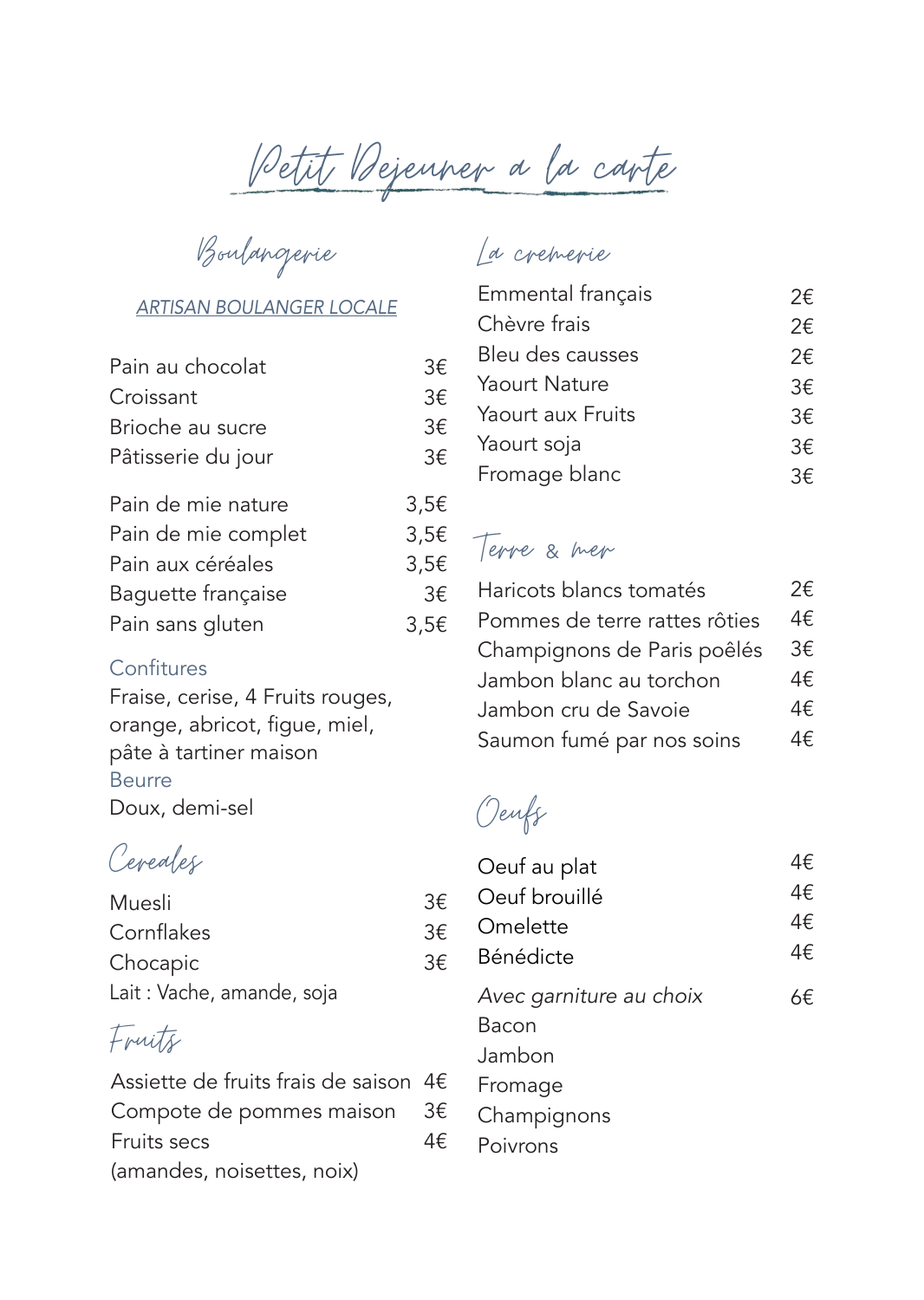

Sweetness brakfast

9€

Hot drink Freshly squezzed juices Pastries Butter and jam toast

Every day from 7:00 am to 10:30 am